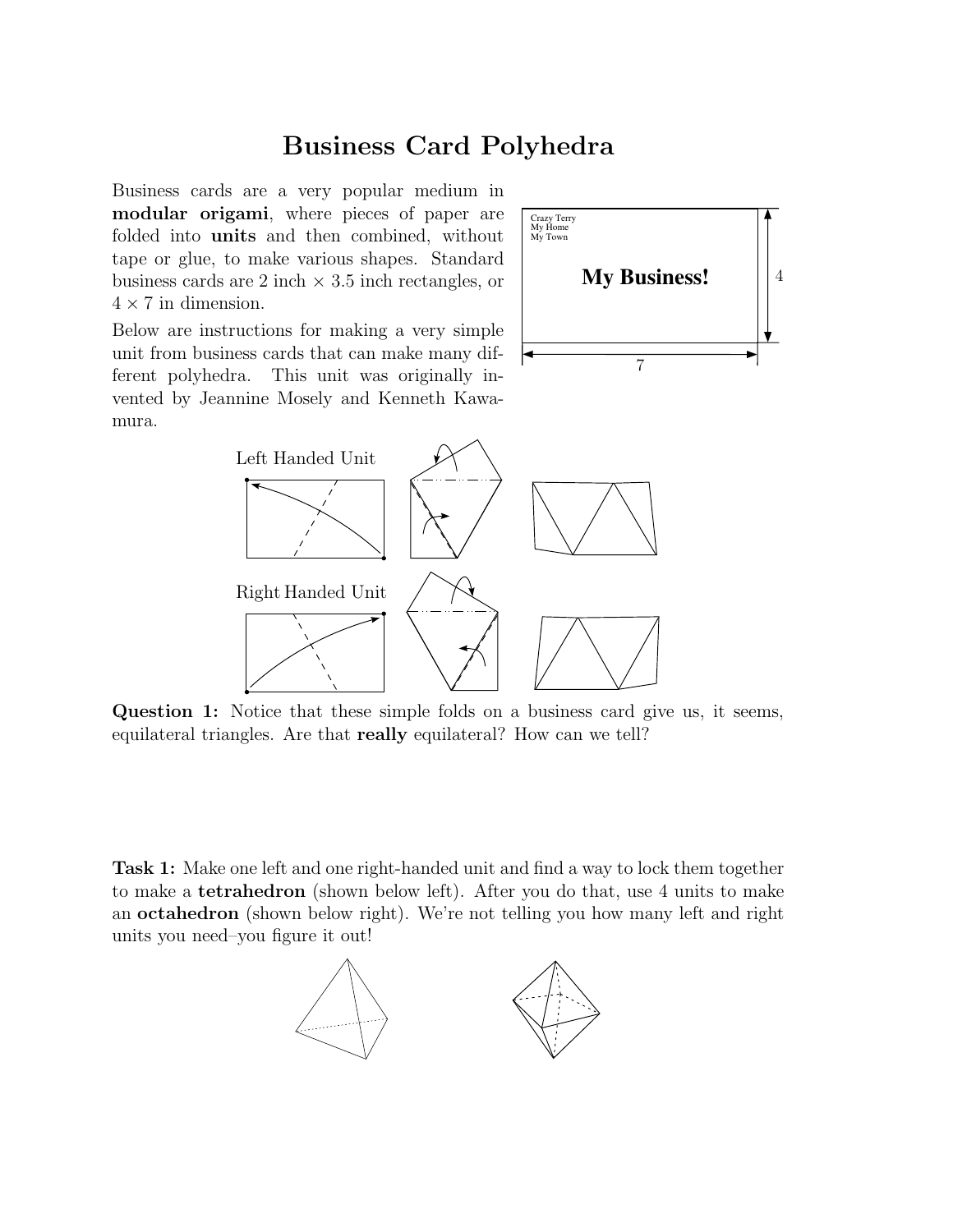Task 2: Now make 10 units (5 left and 5 right) and make an icosahedron with them. An icosahedron has 20 triangle faces. (See the below figure.) Putting this together is quite hard–an extra pair of hands might help.



Task 3: What other polyhedra can you make with this unit? Hint: there are lots more. Try making something using only 6 units. How about 8 units? Try to describe the polyhedra you discover in words.